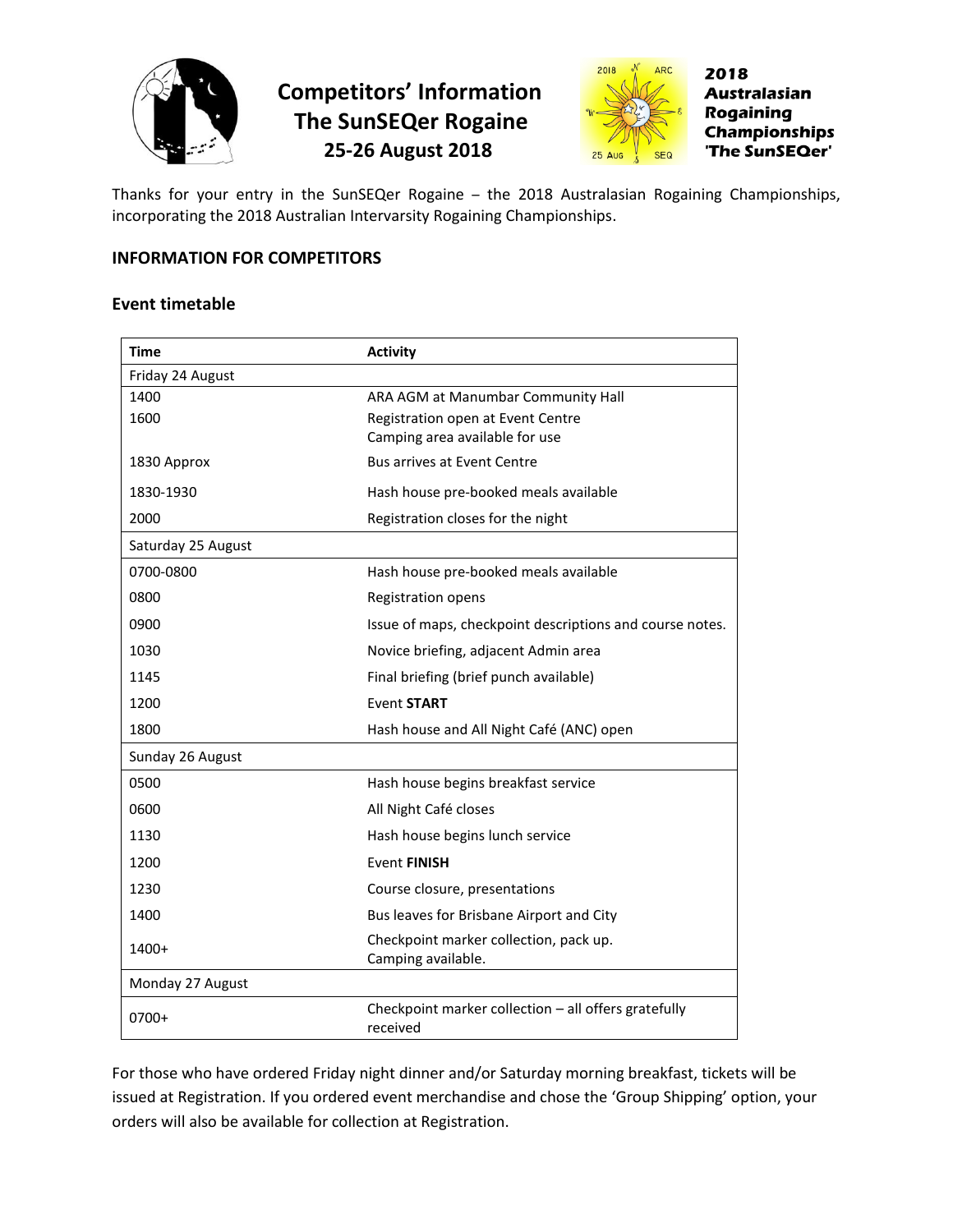



#### **Important**

There is very limited mobile phone coverage on the course (Telstra coverage is best but still not very good). Proper preparation for this event is important for your safety on the course. All teams should carry:

- Headlamp one per person
- Whistle one per person is compulsory
- Warm clothing temperatures may drop below zero and you will need to stay warm if injured
- Waterproof jacket (rain ponchos are not adequate) one per person

• First aid kit – one per team – containing, at a minimum, 2 space blankets, one crepe bandage (min length 2m) with clips/safety pins, blister pack or sterile dressing, roll of strapping tape

• Water – sufficient water to last between water refill points – at least 2 litres per person

#### **What to bring**

- Camping gear, tent, sleeping bag, air mattress, pillow, etc. if you plan to camp at the hash house.
- Comfortable non-smelly clothes to change into afterwards. Warm jumper or jacket.

• Eating gear - plate, bowl, mug, cutlery, tea towels etc, folding chair to sit in while you eat and to relax in after the event. **Bus ticket holders only** will be provided with crockery and utensils at the hash house. Others may request crockery/utensils by sending an email t[o arc2018@qldrogaine.asn.au](mailto:arc2018@qldrogaine.asn.au) in advance.

• Food for Friday night and Saturday prior to the Hash House opening (unless you have pre-booked meals), plus energy foods for during the event.

• Walking gear – shorts or long pants, loose fitting cotton shirt, hat, gaiters, comfortable walking boots or shoes. The setting team did not encounter a lot of lantana or grass seeds but you should expect to encounter some of both – please read [this information](http://www.qldrogaine.asn.au/qraonline/html/wp/wp-content/uploads/2018/05/Protect-Yourself-from-Grass-Seeds.pdf) on grass seed protection.

• Day pack with toilet paper, toilet trowel, rubbish bag, first-aid kit, change of warm clothes for cold night conditions, head lamp with spare bulb and batteries, water (minimum of 2 litres), sunscreen lotion. Compass, whistle for your own and others safety, a watch and a soft pencil.

• Please bring your own water for prior to and after the event (where practical).

• Map equipment - biros, highlighting pens, scissors, ruler, measuring string, sticky tape, additional map protection if desired (map is printed on 167gsm Teslin waterproof paper), a folding chair and folding table for map preparation. Some tables and chairs will be provided for interstate/international competitors.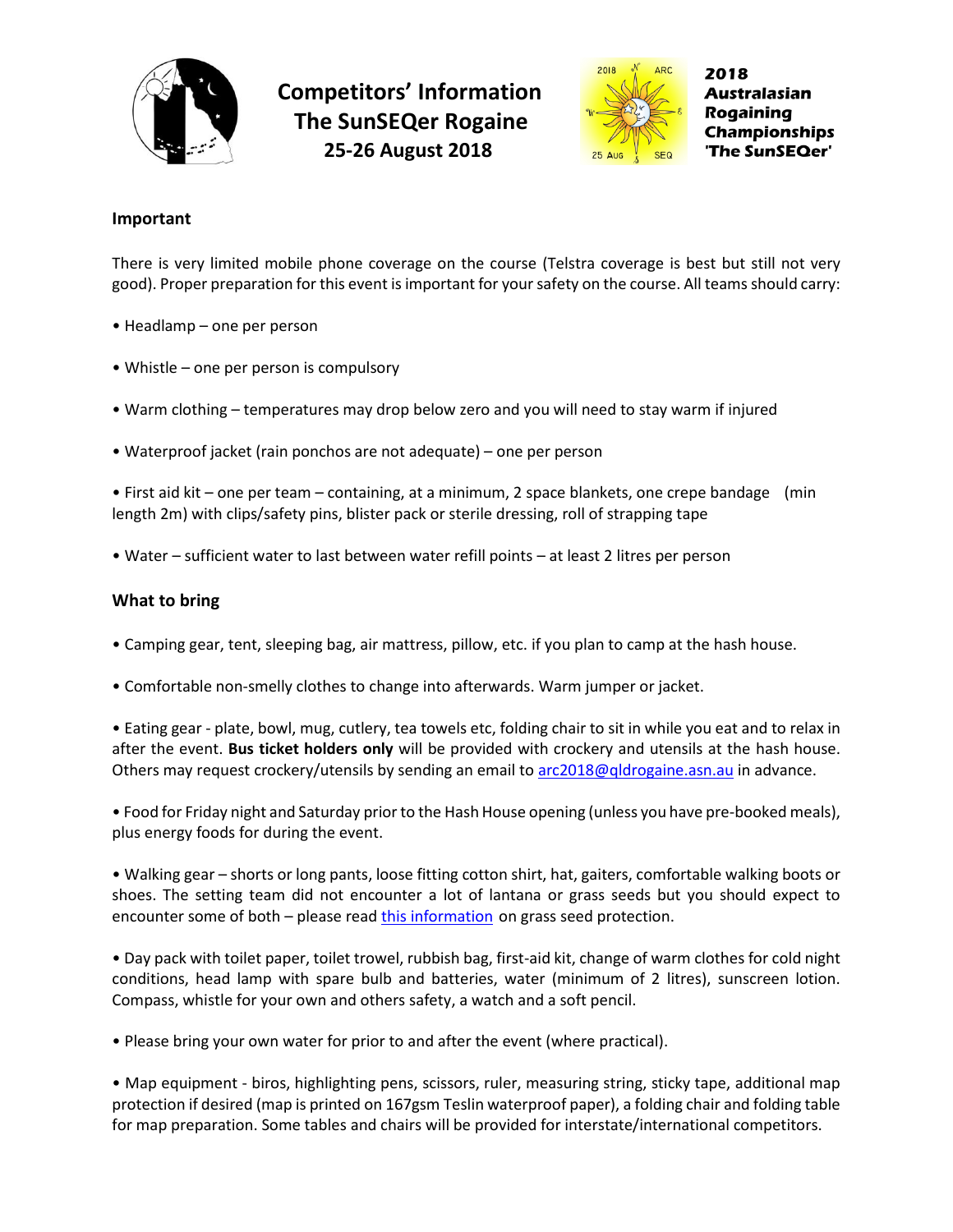



### **Weather**

While rain is not particularly likely, it is possible. Try to keep as dry as possible during the event for your own comfort and safety.

Statistically temperatures can be expected to range between a minimum of 10° to a maximum of 25°. However it is quite possible that the overnight temperature could drop to  $0^{\circ}$ C or below with day time temperature up to 30°C or even slightly more. **Both** of these extremes could occur during the event. The moon will be full. If you want to get an idea of the range of likely temperatures look at the forecast minimum for Stanthorpe and forecast maximum for Kingaroy.

Moonrise 16:29 Sunset 17:37 Sunrise 06:11 Moonset 05:58

### **The Hash House**

The Hash House will be open to provide dinner from 6pm on Saturday evening and will provide service throughout the night. Breakfast and lunch will be provided on Sunday. You will need to provide your own food and drink needs outside the listed times (unless you have pre-booked meals for the Friday night and Saturday morning). You will also need to bring your own plates, mug and cutlery (unless you are booked on the bus or have requested them to be supplied).

There will also be an All Night Café at a remote part of the course, which will provide hot food (soup/stew/toasties) and drinks from 6pm Saturday to 6am Sunday.

#### **Directions**

#### *From Brisbane:*

Travel north on the A3 / M1 to the Kilcoy exit (Exit 152, follow signs for Kilcoy). Once you reach Kilcoy, turn right at the roundabout (follow signs for Jimna). Follow the road for 79km (ignore the turnoff to Jimna and continue towards Goomeri and Murgon) to the crossroads at Manumbar, turn right and travel 300 metres to the Event Centre at the Manumbar Campdraft Grounds. There will be 'rogaine' signs at the Manumbar crossroads. The road is sealed until you pass Jimna (unsealed road but good for 2WD vehicles for the last 41km). A Google Maps link with directions from Brisbane to Manumbar Campdraft Grounds is provided here: <https://goo.gl/maps/1QLY4TpqtTv>

### *From Other Locations in SEQ:*

Public road access via unsealed road (suitable for 2WD vehicles) is available from the north (Kinbombi Road from Goomeri / Kilkivan) and west (Manumbar Road from Nanango). The access via Nanango has much less unsealed road than other routes but is a much longer drive from Brisbane than going direct from Kilcoy.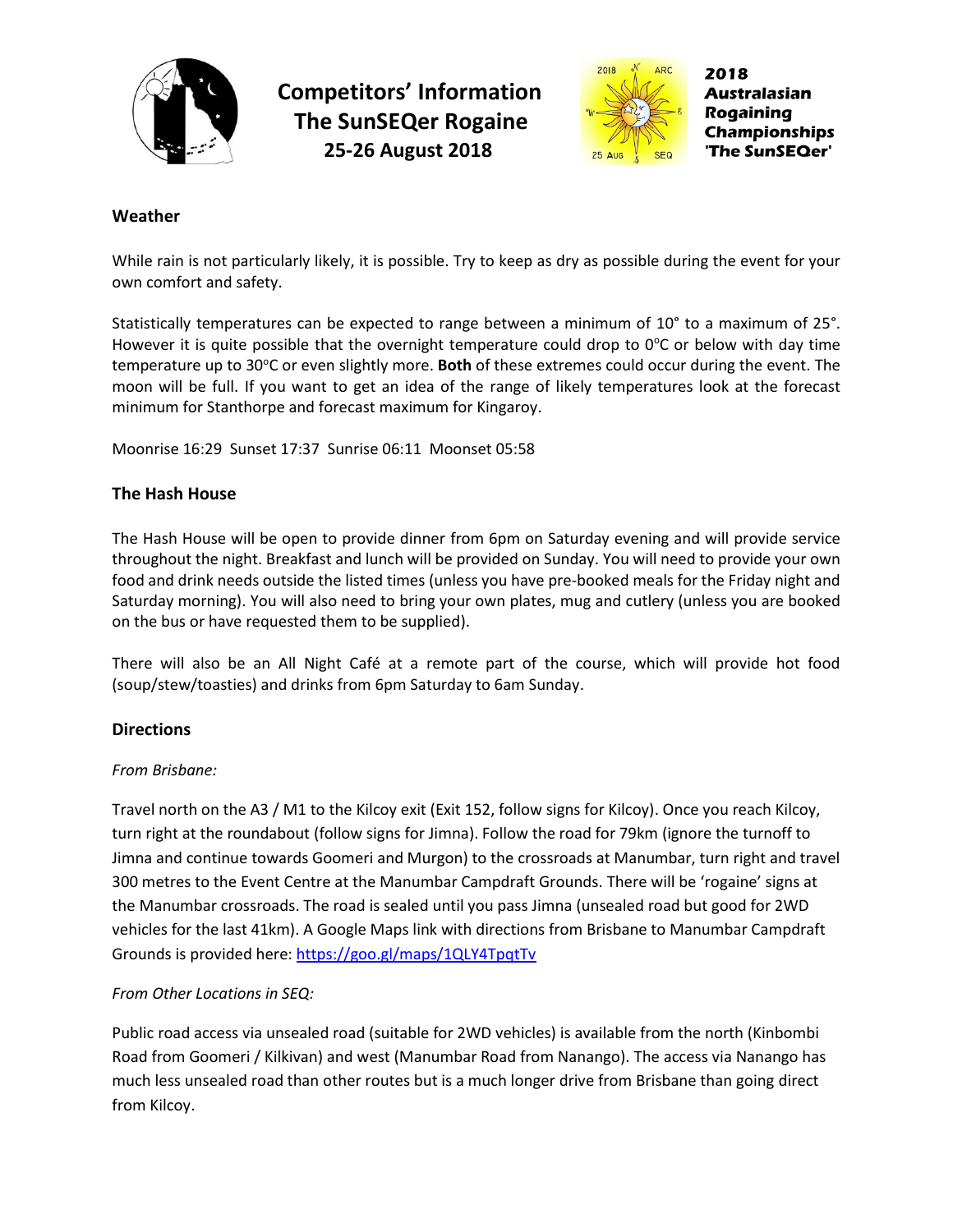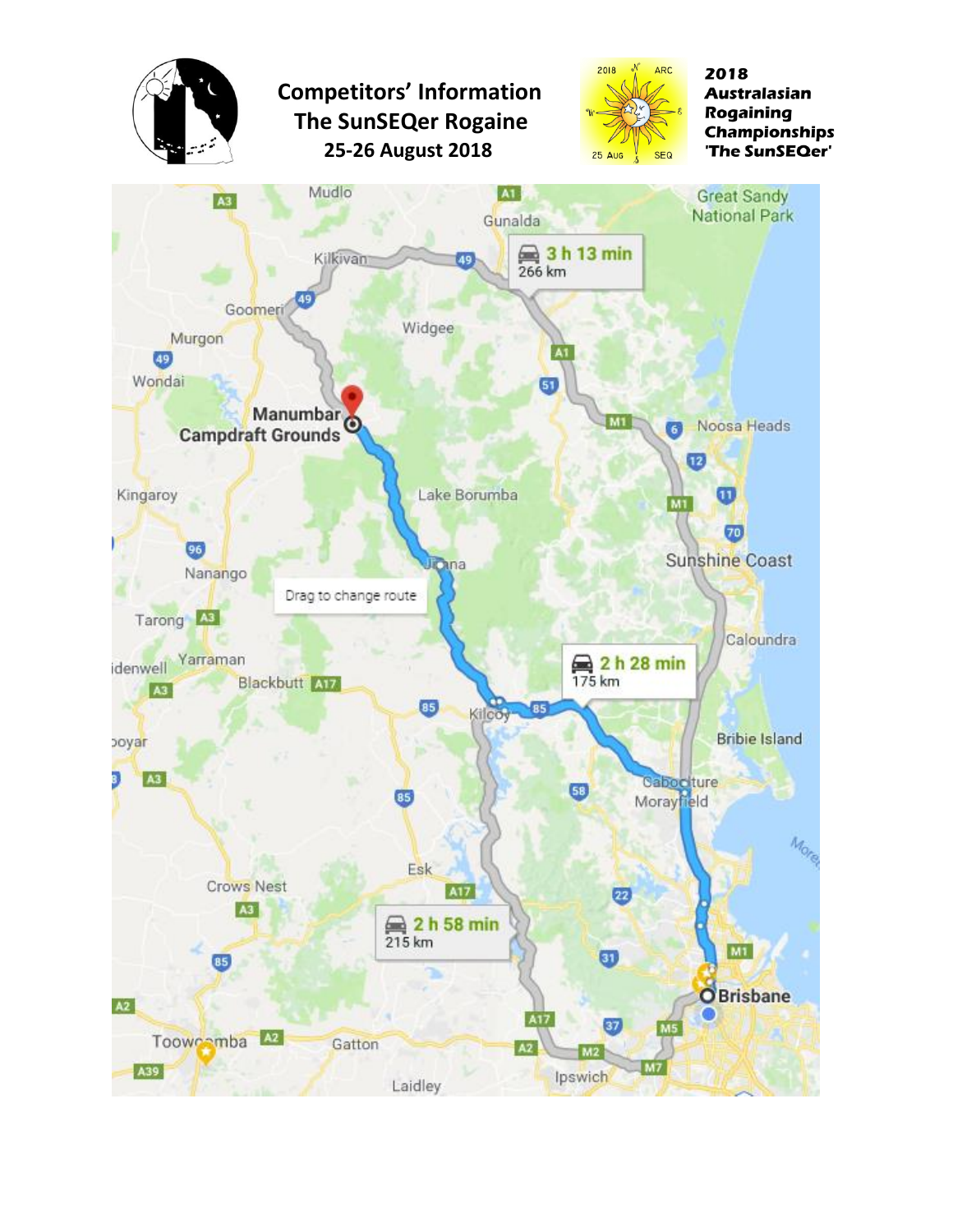



2018 Australasian **Rogaining Championships The SunSEQer'** 

The road from Kilcoy to the event site via Jimna passes through a lot of heavy forest areas with abundant wildlife. People using this road around dusk, dawn or at night are advised to use extreme caution. The roads between the event site and both Nanango and Goomeri also have substantial wildlife activity and, in addition, have many unfenced sections with cattle often on or adjacent to the road. Again, extreme caution is advised. If you intend to overnight in Nanango before the event be aware that the town water there is bore water that is quite hard and has a distinctive taste. You are advised to consider filling your water carrying containers for the event prior to arriving in Nanango.

## **Camping**

Camping space will be available at the Event Centre for Friday, Saturday and Sunday nights. BYO tent, sleeping bag, etc.

## **Toilets**

Portaloos will be provided near the administration area. If you need to "go" while you are out on the course, please ensure that all waste matter (including paper) is adequately buried.

## **Novices**

A briefing for novice teams will be held at 10.30am Saturday, near the Admin area.

### **Emergency Procedures**

If a team fails to return we can track its route from the information given on the flight plan and/or Navlight controls. A search of a relatively small area can then be organised.

SAFETY ROUTES. There will be safety patrols along marked routes on the event map which will find you if you are unable to continue to the hash house.

The EMERGENCY SIGNAL is six blasts on your whistle, repeated at intervals. If you hear this signal on the course, you must go to the assistance of the caller.

In the event of an accident or illness, make the patient warm and comfortable, then take a SAFE route to the Hash House, via the safety patrol route where practical, and inform the organisers.

### **The Map**

The map is printed on 167gsm Teslin waterproof paper at a scale of 1:40,000 with 10 metre contours. The map size is 615mm x 725mm. The map has been produced in a GIS based on recent mapping data showing contours, watercourses, major roads/tracks and an indication of vegetation.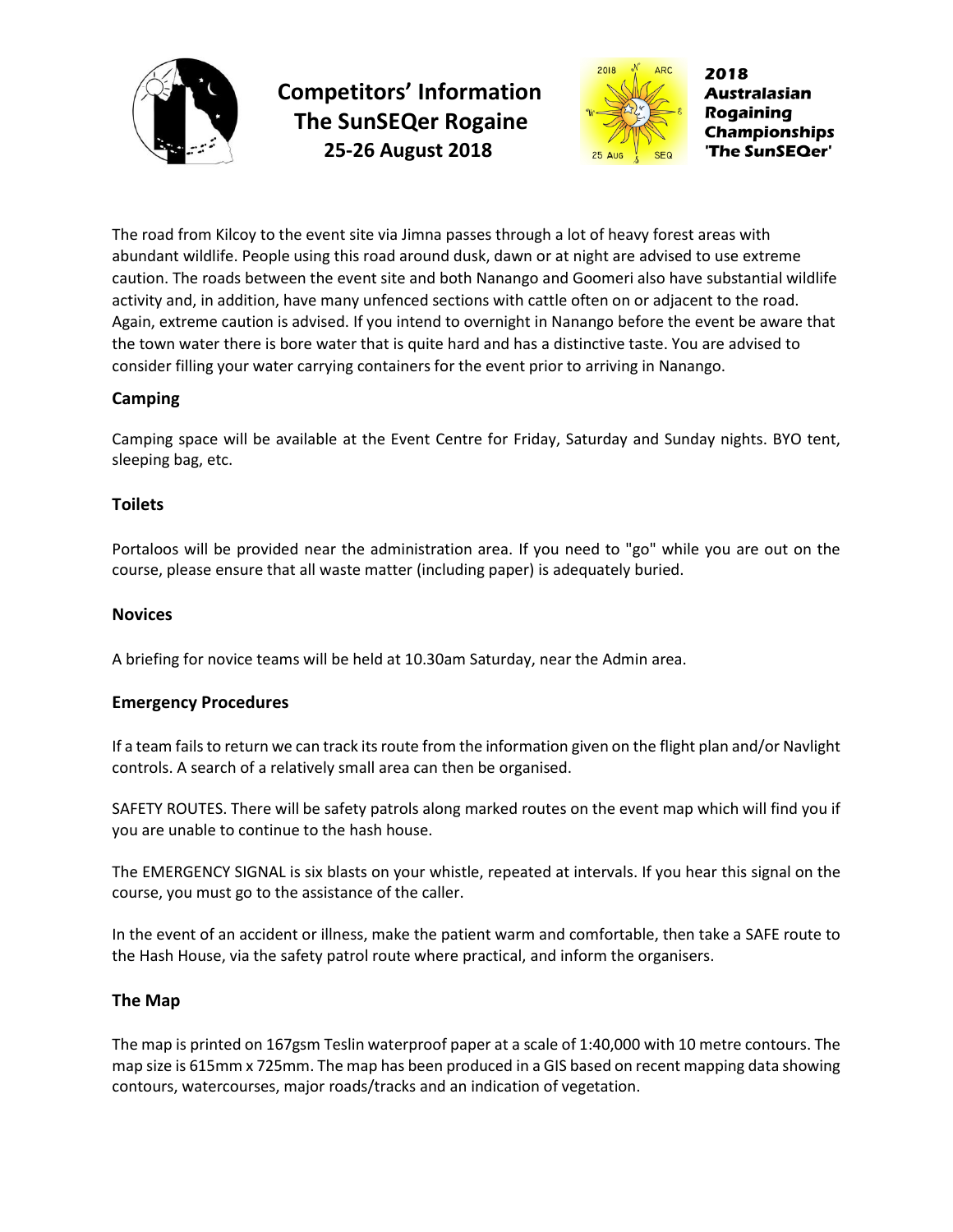



2018 Australasian **Rogaining Championships** 'The SunSEQer'

### **The Area**

The area consists of privately owned cattle properties in the northern part with some State Forest in the southern part. The northern part of the course is mostly open terrain, while the State Forest is generally thick vegetation. The setting team did encounter some lantana and grass seeds but the lantana is generally easily skirted and the grass seeds not problematic if you have appropriate clothing and footwear. The event is on cattle country. This means barbed wire fences. Generally these are 4-strands of barbed wire although the ones adjacent to public roads often have a plain top wire. Some were loose enough to permit the Course Setter to cross over the top but most required the pack to be dropped over the fence before rolling or slithering under the bottom wire. A very small number of electrified fences were encountered. We will endeavour to have all these turned off during the event but cannot guarantee it. Be alert to electric fences.

Based on course setting experience you can expect to encounter some or all of; Eastern Grey Kangaroos, Red Neck Wallabies, Pademelons, Feral Deer, Hares, lots of water birds and in the dark, Rufous Bettongs. Enjoy the opportunity.

Despite the area now being very dry they had an extremely wet summer. This led to luxuriant growth of the grasses in the grazing areas. Much long grass remains which can make progress in some areas slower than the openness and gentle undulation of the area might normally suggest. Moreover the areas of thicker grass are not readily apparent from either the map or looking at the terrain from a distance as it is highly dependent on the stocking rate of the property in question. Thus just crossing a fence can lead to a significantly different density of grass. We are confident that this will even itself out for individual teams over the course of the event but you should be aware.

Three weeks out from the event, and after all course setting had been completed, we had three areas for which we believed we had secured access approval for the event become unavailable reducing the event area by  $\sim$ 20%. This is quite unfortunate and we apologise for it but there was little that could be done in such a short timeframe. We are confident that the course will remain challenging and enjoyable but, unfortunately, some of the optionality of the original course design has been compromised.

### **ARC Categories and the 15hr Roving Option**

The Australasian Rogaining Championships is a 24hr event. Only the full 24hr competition categories listed in the [ARA Technical Regulations](https://rogaine.asn.au/rules-and-standards/technical/rules-and-standards/rules-of-rogaining-and-technical-regulations-2012) are recognised for the purposes of the 2018 Australasian Rogaining Championships. Trophies will be awarded for first, second and third placings in each age/gender category in the Australasian Rogaining Championships and for first, second and third in the Intervarsity Championships.

Teams who do not want to stay out on the course for the full 24 hours, but still want to be competitive, can qualify for the Roving 15hr event by staying out on the course for less than a total of 15 hours. The amount of time you spend on the course can be split over several separate periods within the 24h duration of the event if desired. **You will need to 'check in' and 'check out' at the Admin tent** at the Hash House to make sure the time spent on the course is recorded correctly in the Navlight scoring system. The 15hr Roving categories are not recognised as Australasian Championship categories. Note that time spent at the All Night Café is regarded as time on the course in the 15hr Roving event.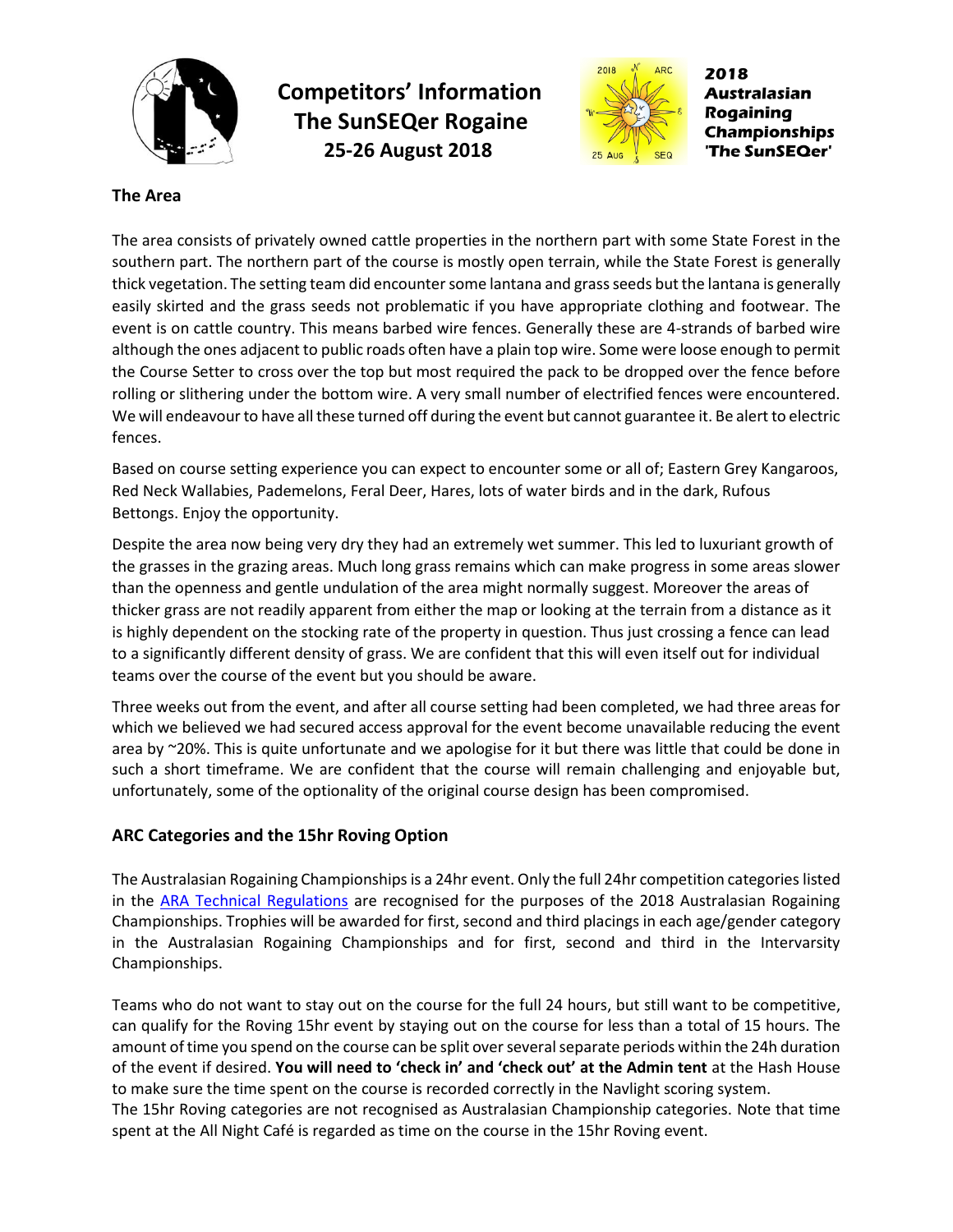



2018 Australasian **Rogaining Championships** 'The SunSEQer'

## **Communication**

There is limited mobile phone service in the area. There will be a safety patrol along the routes marked on the map. You are encouraged to carry at least one mobile phone per team in a waterproof bag to be used only for emergency communications. Use of a phone for any other purpose whilst on the course is a breach of the rogaining technical regulations. If you do need to use the phone for assistance, sending an SMS is often more reliable than calling in areas with patchy reception. **Tamper-proof opaque bags will be provided at Administration. All phones must be sealed in bags prior to the start of the event.**

### **Landowners and property**

Multiple private landowners have granted permission to use their land. We are very grateful for their support. You must respect their property. Be courteous and say "hello" if approached. Please remember:

• **No pets**, no matches or fires, no smoking, no litter.

• Do not go near homes, sheds, machinery or roads leading to them. Where practical we ask that you remain at least 300 metres away from homes and sheds. **Leave all gates as you find them**.

• Be careful at fence crossings – always avoid fence damage. Do not enter any out-of-bounds areas. This is critically important as any entry of an out-of-bounds area, deliberate or accidental, will cause enormous reputational damage to rogaining, is likely to constitute a breach of biosecurity regulations and, based on the Course Setters experience, has the potential to lead to an extremely unpleasant confrontation with the relevant landowner.

• Cattle are not used to seeing people on foot. Give them a wide berth. Be particularly careful at fence junctions – cattle may panic and attempt to break through the fence. There may be bulls in the area and giving them a wide berth is recommended. The course setting team have found that many of the cattle will rush towards you, then stop and rush away before repeating the process. At no time did we feel threatened in any way by cattle, they are just hoping you have something for them to eat.

- All rubbish must be returned to the Hash House and taken home with you.
- Do not harm or remove any animals, birds or plants.
- Report any damage to the administration area upon finishing.

#### **Water**

Water is provided at several locations on the course (marked on the map), as well as at the All Night Café.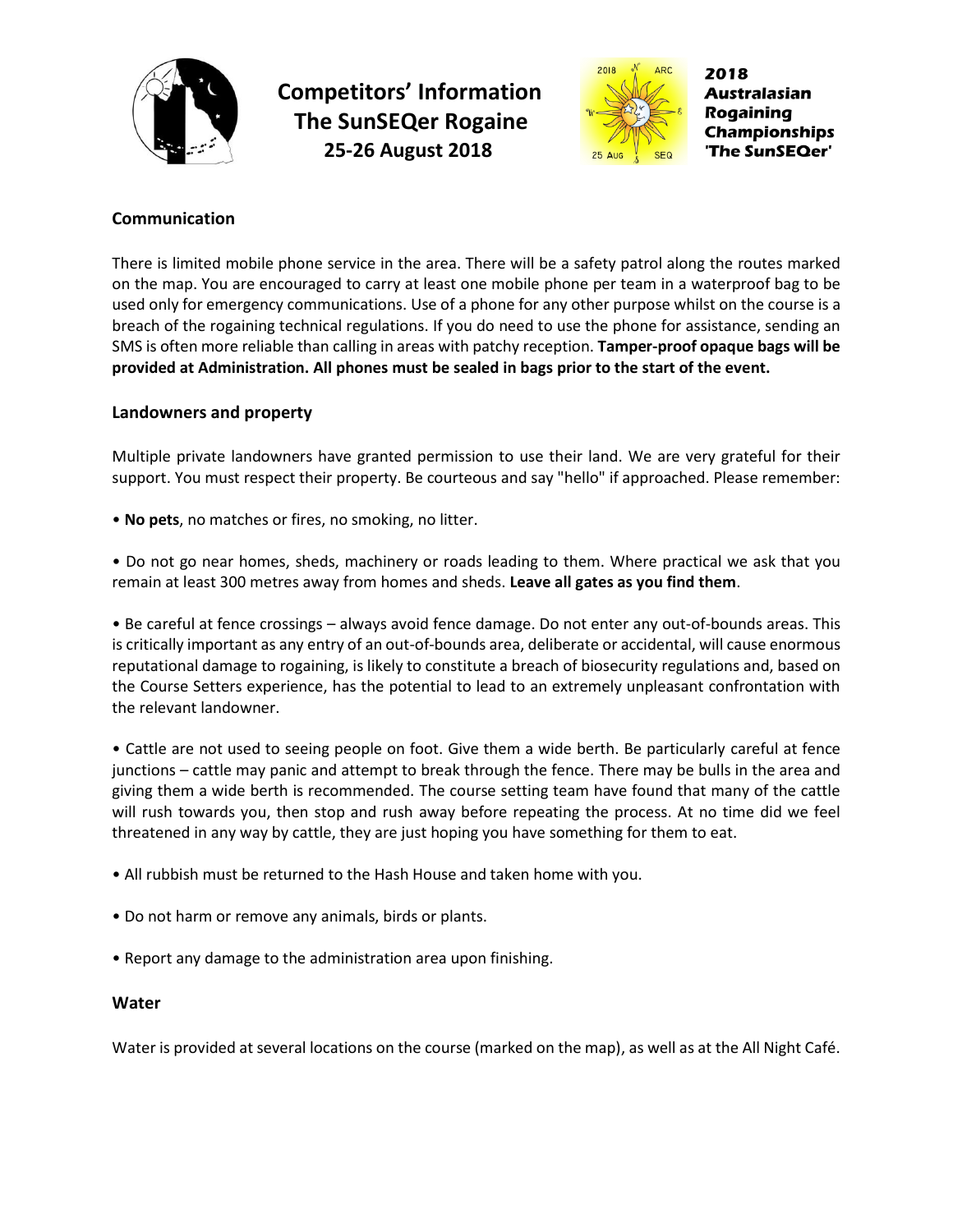



2018 Australasian **Rogaining Championships The SunSEQer'** 

# **Indemnity forms**

Your Indemnity Form will be handed out along with your maps at the event. **It must be completed and returned along with your "flight plan" before you will be allowed to collect your Navlight tags and start the event.** Please attend to this with Administration as early as possible, as well as making sure any phones and GPS units are sealed in the supplied bag.

## **Electronic Scoring – Navlight**

The event will be timed using the Navlight scoring system. Each team member is required to wear a Navlight tag attached with a wristband. At each checkpoint you will find (along with the control flag) two electronic punches. One of the punches must be touched to **each** Navlight tag, causing an LED in the punch to flash. This demonstrates the checkpoint visit has been recorded successfully. Either punch can be used and all team members do not need to use the same punch.

Before starting the event, each tag must be touched to the 'Brief' punch. This will be available at the Final Briefing (11:45am).

Upon finishing or returning to the Hash House for a break, each tag must be touched to the 'Finish' punch. If a team leaves the Hash House to go back out on the course, the 'Depart' punch must be used. After the 'Finish' punch is used for the final time, competitors should proceed to the download computer where the tags will be removed and read. In the event of the tags for the team showing different scores, the lowest score will be used as the team score.

Should both Navlight punches at a checkpoint fail (hopefully unlikely), you need to record the three letter code visible on the body of one of the punches and give the code to the admin team on finishing the event. Please carry a pen and paper for this purpose.

### **GPS Capable Device Bagging**

In accordance with R7 of the ARA Rules of Rogaining, if a competitor wishes to carry any GPS capable or other prohibited device on the course they must ensure that it provides no audible feedback and must submit it to the Admin desk for sealing it in a tamper-proof enclosure. This includes smartphones. This can be done at any of the following times:

- Friday 24<sup>th</sup> August 4:00pm to 8:00pm
- Saturday 25<sup>th</sup> August 8:00am to 11:30am

Competitors are asked to attend to this as early as practical to minimise the risk of them not being able to get their device(s) sealed and recorded before the closing time.

Any Competitor who has a device sealed and recorded **MUST** present the sealed enclosure to Admin after they finish the event but before 1:00pm on Sunday 26<sup>th</sup> August. The team of any competitor who fails to do this shall be disqualified.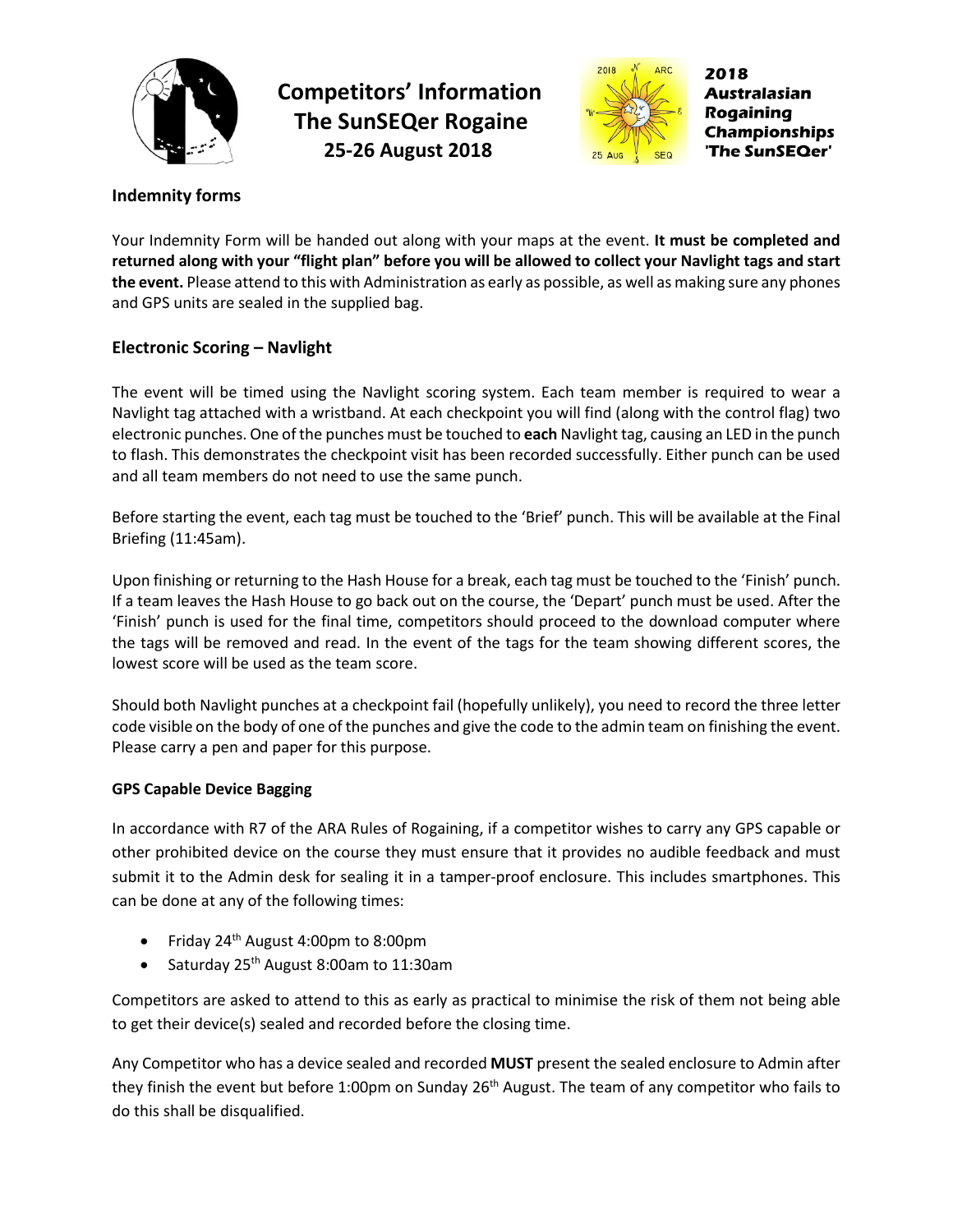



## **General Rogaining Rules**

The rules of rogaining apply in this event and competitors should be familiar with these rules (the full ARA Technical Regulations are [here\)](https://rogaine.asn.au/rules-and-standards/technical/rules-and-standards/rules-of-rogaining-and-technical-regulations-2012). Below are a few key rules to assist in making this a safe and fair event.

• All participants shall show respect for public and private property and the environment by ensuring no litter, damage to crops or property and no disturbance to stock or other persons.

• Participants shall only travel on foot and all team members shall remain within verbal contact of one another at all times. All participants **must** demonstrate that they are in verbal contact with **all** their teammates if requested to do so by any other participant or event official.

• You must not deliberately follow another team or otherwise seek assistance.

• All food, equipment, clothing etc. must be carried back to the finish with the team. Things may be dropped temporarily during the event, but **must** be brought back to the finish.

• All team members must pass simultaneously within **5 metres** of any checkpoint for which points are claimed. You must not rest within 100 metres of any checkpoint.

• To be awarded points for a checkpoint you must punch **all** the team's Navlight tags or, in the case of the Navlight unit failing, record the three letter code. If the Navlight punches are missing, you must notify the event officials of the details immediately when you return to the finish.

• All participants **must** advise their team number to any other participant or event official if requested to do so. No reason need be given for such a request.

• If one or more members of a team wish to withdraw, **the entire team must return to the finish area**. The remaining members may form a new team, if approved by the event officials, but no credit will be given for checkpoints previously visited.

• Whenever a team is at the Hash House they must check in at the Admin area, and then check out before heading out again.

• Electronic aids such as GPS receivers and altimeters may not be used on the course.

• Breaching the rules will result in disqualification, except for those rules relating to punching the Navlight tag and resting near checkpoints for which the penalty is loss of the points for that checkpoint.

• A late penalty of 10 points per minute or part thereof will be deducted from the score of any team returning after the advertised finish time, until the course closes 30 minutes later. Any team returning after course closure will be deemed **LATE** and score no points.